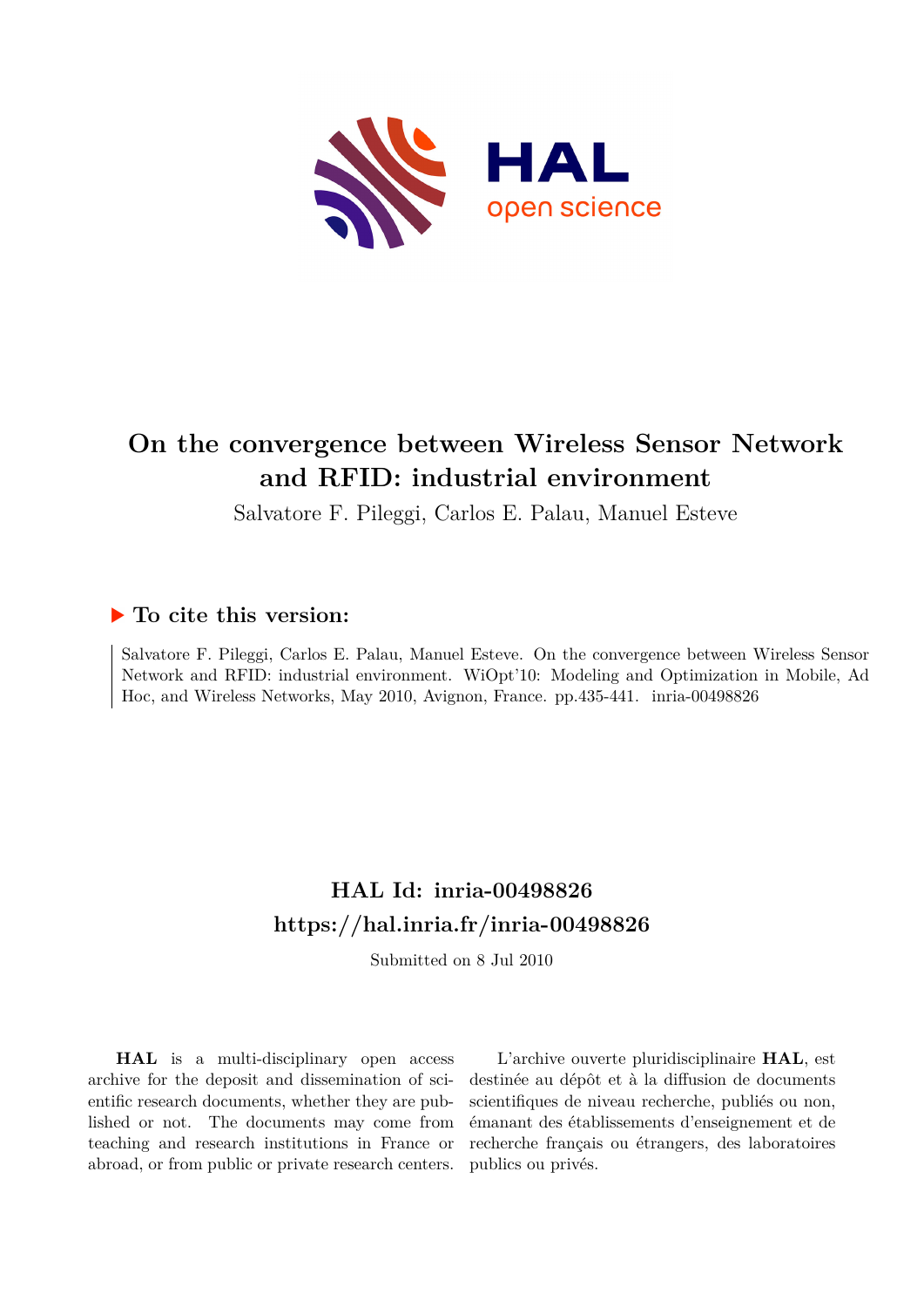# On the convergence between Wireless Sensor Network and RFID: industrial environment

Salvatore F. Pileggi Communications Department Polytechnic University of Valencia Valencia, SPAIN s.f.pileggi@ieee.org

Carlos E. Palau Communications Department Polytechnic University of Valencia Valencia, SPAIN cpalau@dcom.upv.es

Manuel Esteve Communications Department Polytechnic University of Valencia Valencia, SPAIN mesteve@dcom.upv.es

*Abstract***—The convergence between Wireless Sensor Network and RFID technology enables the development of flexible and integrated architectures that could currently represent a competitive solution for several application scenarios. This paper proposes an advanced heterogeneous wireless network designed for industrial environments: typical sensor applications (personal and environmental parameters monitoring), RFID based services (e.g. objects identification) and convergent applications (localization and tracking) are merged. Several research topics are addressed (resource optimization, low power communication within hostile environments, etc). Proposed model would be a generalized solution that assures high performance in terms of reliability, robustness, and flexibility: main architecture component, Multi-Modal Wireless Sensor Node (MM-WSNode), is provided with multiple sensing, communication and data process resource that allows several working modes in function of environmental conditions detected.** 

*Keywords: Wireless Sensor Network; RFID; Localization and Tracking, Network design.* 

#### I. INTRODUCTION

Commercial opportunities around both active and passive RFID technologies are constantly increasing. In the last few years, passive RFID technology (Figure 1) was progressively affirming taking advantage by its no energy supply requirements, really reduced size, great life-time and low cost manufacture [2]. Application field of passive RFID technology is really extended. The major disadvantages of a passive RFID TAG are the short detection range (the TAG can be read only at very short distances, typically a few feet at most), the impossibility to include sensors that can use electricity for power and the peculiar work mode (the TAG remains readable for a very long time, even after the product to which the tag is attached has been sold and is no longer being tracked). On the contrary, an active TAG needs power supply and can so be read at great distance; it has the capability to perform independent monitoring and control, the capability to initiating communications (so it can be active actor in autonomous networks) and of performing diagnostics; it is capable of highest bandwidth communication and can have other sensors that use electricity for power. Respect to passive TAG, it is considered to be more expensive for both manufacture and maintenance (batteries supply implies higher human

intervention); it usually to be physically larger than a passive TAG. Active RFID technology is emerging, probably with the contribution of advancements in replaceable batteries technology that, however, actually enable really long life-time. Some active TAGs are sealed units and others can be connected to external power sources providing a truly complete technologic set for advanced application design.

Probably, the next generation of RFID development and commercial opportunities will be determined by the creative use of sensors on the active RFID TAGs [2].

On the other hand, during last years, sensors have been increasingly adopted in the context of several disciplines and applications (military, industrial, medical, homeland security, etc.) collecting and distributing observations of our world in everyday life. Sensors progressively assumed the critical role of bridge between real world and information systems, through an always more consolidated and efficient sensor technology [1] that enables advanced heterogeneous sensor grids. Current sensor networks are able to detect and identify simple phenomena or measurements as well as complex events and situations.

The paper proposes an integrated architecture featured by the optimized coexistence and cooperation between WSN and RFID infrastructures. This solution is also optimized for high density networking: high accuracy localization, as well as complex heterogeneous sensor systems, typically requires a great number of nodes. Considering potential hostile environments, the framework guarantees, through advanced wireless sensor nodes, high reliability and robustness: main architecture component, Multi-Modal Wireless Sensor Node (MM-WSNode), is provided with multiple communication and data process resource that allows several working modes in function of environmental conditions detected.

Addressed research issues can be resumed as in the follow points:

• *Coexistence* between several technologies, especially in the field of wireless communication.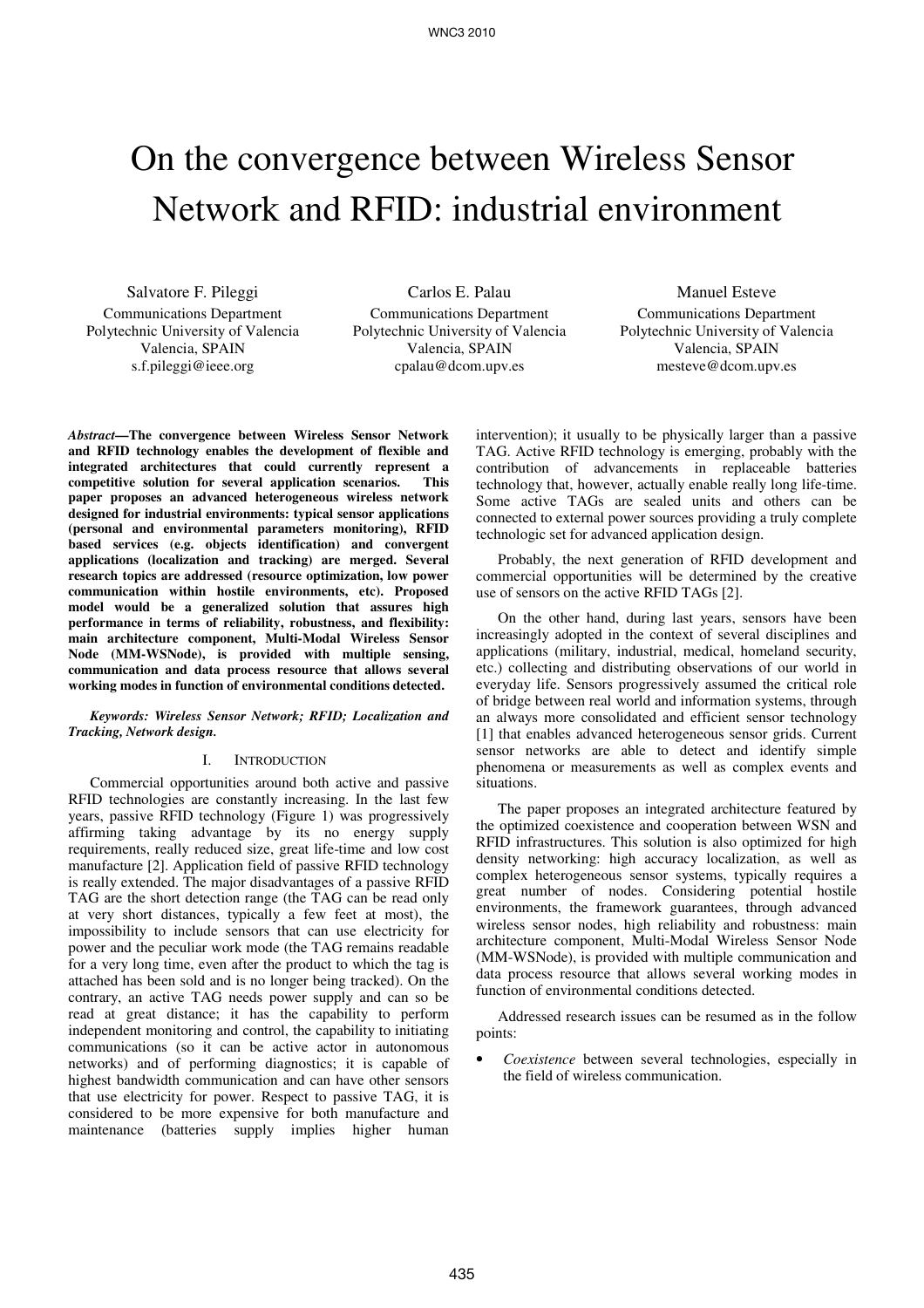- *Cooperation* between several actors developed according several technologies in order to achieve common goals or performing cooperative tasks.
- *Competition* between intelligent actors which, according an adaptive approach, are able to perform their behavior and role within the system in function of detected conditions and constraints. This last aspect could have a strong impact in hostile environments.
- *Optimization* of resource according a green approach; this is directly or indirectly related with each one of previous issues.

The paper is structured in three main parts: the first part (Section 3) proposes a technical description of the overall architecture; Section 4 is focused on the description of the main architecture component (MM-WSNode) that proposes the great part of key issues; finally (Section 5), an application case (industrial environment) is proposed.



Figure 1. Examples of RFID passive TAGs.

#### II. RELATED WORK

Proposed architecture is the result of the optimized integration between WSN [1] and RFID [2] technology; RFIDbased applications are actually object of a great commercial interest as well as sensors are assuming an always more critic role within several systems and environments. Research interest is providing a key feedback that is enabling a continuous process of technologic improvement and techniques refinement.

Proposed framework would be an attempt of improving performance, robustness and dynamism of systems in which sensor based applications coexist and cooperate with RFID systems. Proposed framework assumes advanced (even if low cost) wireless nodes, ah-hoc designed for multi-hop networking [1], provided with parallel processors and multiple communication capacities.

Moreover, the enabling of resulting applications into Virtual Organization context [3][6] makes proposed architecture easy to be integrated into preexistent Control Centers and able to remote work in accordance with the typical hierarchical organization that actually characterizes the great part of real work environments.

#### III. OVERALL ARCHITECTURE

Proposed architecture provides an optimized communication infrastructure for the simultaneous support of the following applications:

• *Environmental monitoring* (e.g. temperature, humidity, noise, etc.). Considering industrial environment, this class of sensor is assumed to be fixed and not necessarily critic respect to power consumption.

- *Personal sensors* (e.g. biomedical parameters). All sensors associated to persons. They are useful in the most modern industries in order to monitor parameters of interest for the health of workers. They are mobile actors within the architecture.
- *Identification, localization and tracking*. The subsystem is designed in order to localize into the interest area RFID readers able to detect and identify objects; details will be provided further in this section and in the section 5.

The overall capture system (Figure 2) is based on a novel WSN that, on one hand, acts as common sensor systems (capturing environmental data) and, on the other hand, provides a multi hop communication infrastructure for all mobile nodes (personal sensors and RFID readers).

The most interesting architecture component is the localization and identification sub-system. In the current prototype, a set of RFID readers, able to detect and read passive TAGs, communicate through a WPAN (RF 868Mhz/FFDs MAC and RF 2.4Ghz/FFDs MAC) with MM-WSNode devices; these last devices are able to locally elaborate and integrate received data that is sent to Base Station (BS) through a ZigBee network (IEEE 802.15.4, 2,4Ghz, RFDs MAC) [4]. As showed (Figure 2), proposed framework does not impose any predefined topology that is an open parameter in function of concrete deployments and localization algorithms.

Communication with personal sensor devices is managed according the same infrastructure but nodes simply transmit information generated; they are not localized in the space.

Proposed architecture is composed of several functional components (Figure 3) that can be resumed in two main layers: Service/Application layer and Local Infrastructures. Service/application layer includes typical application and middleware functions; it is composed by several sub-layers:

- *Service-level infrastructure*. Context-aware support for integration of the system within complex Virtual Organizations [3][6].
- *Control System*. It is the user level platform for enabling final user to application access and configuration, monitoring and control.
- *Information System*. As in the common mean.
- *Localization Engine*. It implements a localization algorithm that provides the final application with the ability of positioning active TAGs within the area. Its inputs are detected RSSI values and prefixed positions in which values are detected (anchor nodes).

An exhaustive description of middleware and application layer is considered an interesting topic but out of paper scope. Local Infrastructure is described and analyzed in the next sections.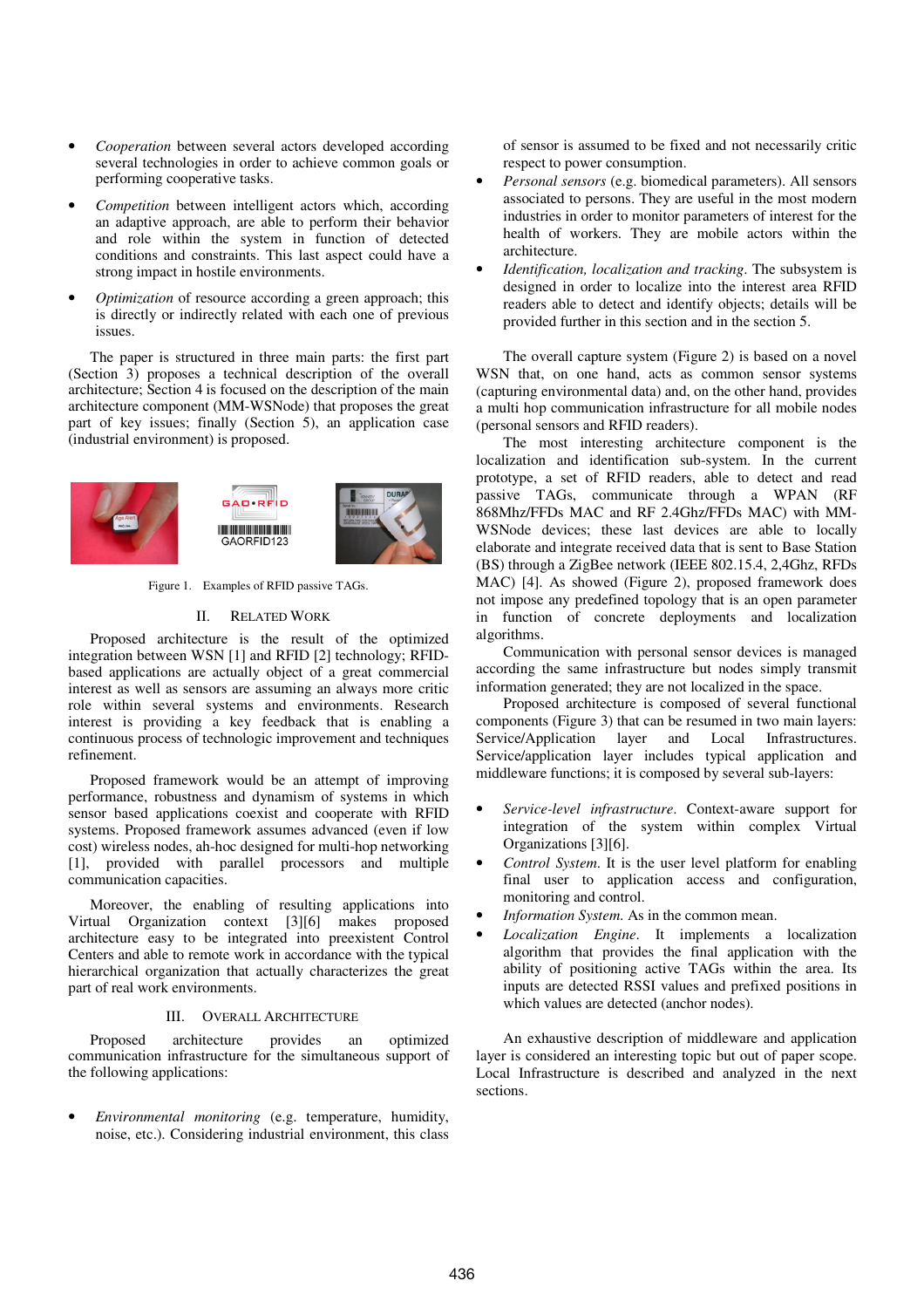

Figure 2. Schematic representation of overall capture system.

If required by coverage area requirements and/or network scale, density or topology, local infrastructure can work on the top of an overlay layer that mainly introduces dynamic cluster partitioning of the whole network according the model proposed by [7].



Figure 3. Logic modules of architecture.

#### IV. MULTIMODE WIRELESS SENSOR NODE (MM-WSNODE)

The main goal of the section is providing an overview on MM-WSNode and on the features that differentiates it respect to common low-cost commercial wireless sensor nodes.

MM-Node proposes an advanced node model that can support the development of intelligent systems based on lowcost WSN, as well as autonomous networks, multi-mode communication networks, fault-tolerant networks, adaptive networks and neuronal sensor networks.

MM-WSNode is a complex and advanced wireless node featured by the coexistence and cooperation of two potential independent active components, each one provided with its own computational, storage, sensing and communication resource. Active components can interact, in order to provide a global behavior, in accordance with a master-slave or peer to peer approach.

A device, called Coordinator, is provided with higher communication capabilities. Active actors communicate between them through a physic interface; intercommunication API is built over the standard RFC1662; this API, on a hand, allows physical communication between devices, and, on the other hand, provides an abstract support for suitable design and implementation of distributed cooperative behaviors. The behavior of the node is the result of cooperation between the behaviors of single devices. Software platform for both devices is TinyOS [12].

The following part of section proposes a brief but exhaustive description of node hardware, of related resource management model and, finally, of protocol stack.

#### *A. Hardware*

Typical smart low cost wireless sensor node, designed for multi-hop networking, is featured by advanced, small in size, low consumption processors and transceivers according wireless technologies oriented to low rate communication (little amount of information and low power transmission). Modern devices can be provided with in-board or on-board sensor components. Software platforms can be reduced versions of generic purpose operative systems (e.g. Linux) or, alternatively, embedded operative systems (e.g. TinyOS [12]) oriented to maximize power management efficiency through advanced event-driven management models.

MM-WSNode hardware is composed by three main devices (Figure 4): the main component (Host), the Coordinator and the Adapter. Host and Coordinator are active components because provided with autonomous processors; Adapter is simply a passive component that allows physical communication between 51-pins expansion connector of Host and 10-pins expansion connector of Coordinator. Host is a MicaZ device [5] provided with Atmel ATmega128L and with an IEEE 802.15.4 compliant RF transceiver (2.4Ghz, 250Kbs, RF power range included between -24dbm and 0dbm). Host is considered the main component because it provides energy supply for both devices. Coordinator is similar to Host relatively to processor features and memory size but differs by Host for communication capabilities: it assumes frequency (between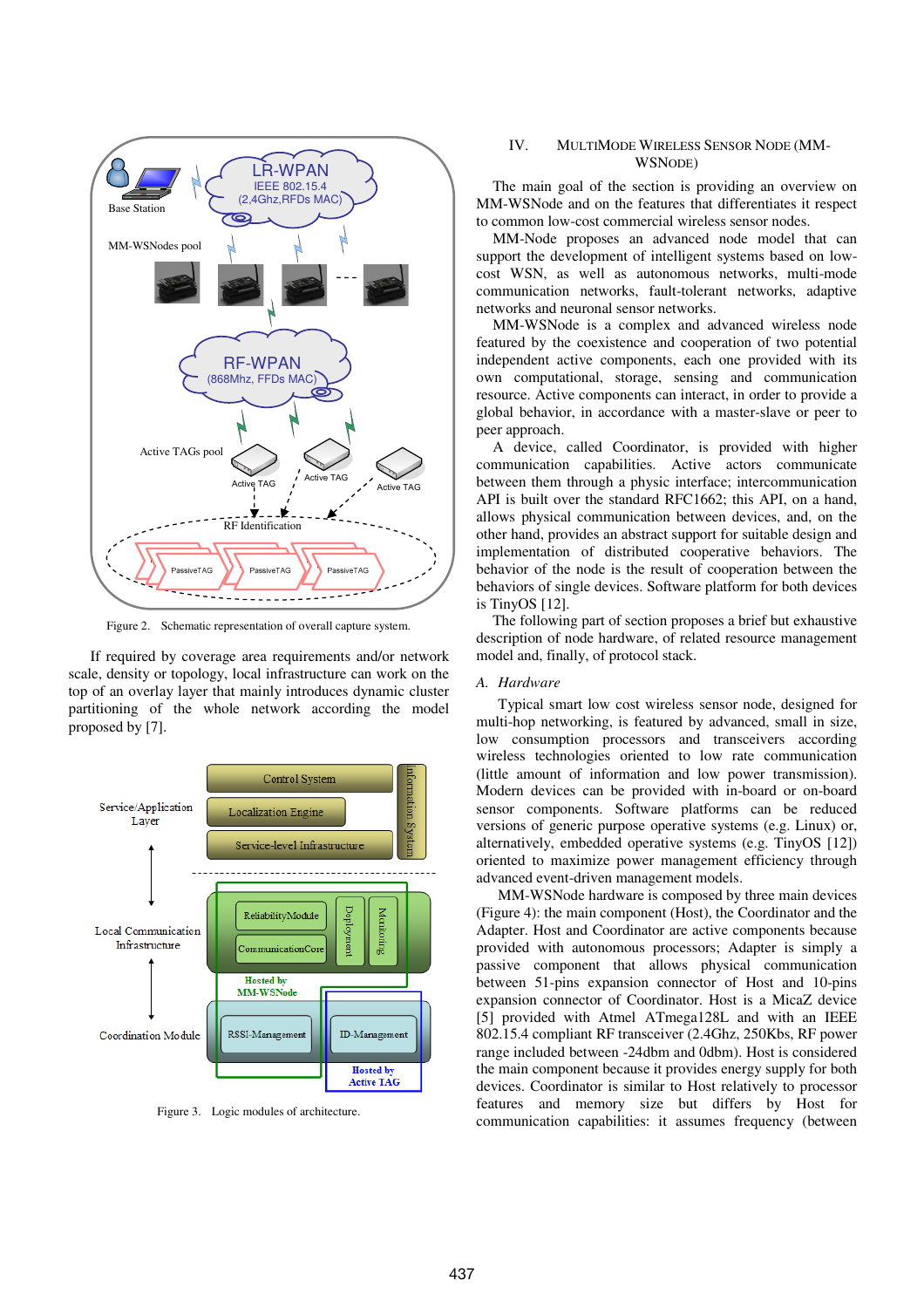868Mhz and 2.4Ghz) and higher RF power (included between 5dbm and 15dbm). Both can mount sensor devices.



Figure 4. MM-WSNode (on the left); Adapter (up on the right) and Coordinator (down on the right).

More than a concrete device, MM-WSNode would propose a family of devices: hardware features could significatively vary in function of concrete application domain and environment that can propose requirements and constraints significantly different among them.

#### *B. Resource Management Model*

The design of wireless sensor nodes usually to take into account the following issues:

- Application life-time is considered, both with robustness and reliability, the most relevant commercial key issue for wireless sensor systems. The great part of sensor nodes are battery powered. Human intervention is typically considered as an expensive and not always suitable task.
- Also sensor devices not battery powered could work as embedded sensors; several hosts could be featured by limited resource also in terms of available power.
- A constantly increasing number of sensor devices work within green systems; this advises a design oriented to resource optimization.

Common wireless sensor nodes are designed in order to work according an event-driven Sleep/Operate model: the natural state for a node is "sleep"; in this state its energy consumption is next to be zero and, so, not relevant; an external (message receiving, active sensor notification) or internal (timeout expiring) event makes node state as "operate"; in operate mode, power consumption is considered to be important; at the end of operations, the state becomes sleep.

This is a simplified view of node activity because, really, operate state should be divided into a number of sub-states (two as minimum): transmission/reception (high energy consumption) and data process/information capturing (limited energy consumption).

Proposed node is really different respect to a common lowcost wireless sensor node because composed by two active intercommunicating components, each one provided with its own computation, sensing and communication resource. Because two active components, proposed node really works in accordance with a Sleep/Operate model significantly more complicated respect to common models. As showed in Figure 5, there are really several states in which the energy consumption is relevant: Full Operation (both active components in operate state), Host\_op (Host in "operate" state and Coordinator in sleep state) and Coordinator\_op (Coordinator in operate state, Host in sleep state). Direct transitions between the states Sleep and Full Operation (and reverse) are absolutely theorist transitions. Each state, characterized by relevant energy consumption, is really composed by a certain number of sub-states independence by activity of each one of active components: activity of each one of active components: transmission/receiving or data process. Moreover, Coordinator usually communicates with a power notably higher than Host. A quantitative evaluation of MM-WSNode power consumption is out of paper scope. However, industrial environment assumes power supply by batteries only for mobile nodes. MM-WSNode should be adopted as anchor node that does not change its position during application lifetime.



Figure 5. Resource Management Model for MM-WSNode.

#### *C. Intercommunication API*

Each one of active module (Host and Coordinator) that composes MM-WSNode is absolutely independent respect to behavior implemented and resource management. However, MM-WSNode fundamental idea is the active cooperation, in accordance with a certain interaction model (e.g. peer-to-peer or master-slave), between the two components in order to provide a global behavior. Considering that each one of components is separately programmed, a well-defined two side API is provided in order to guarantee suitable intercommunication of active messages and peer resource access. Proposed API provides an abstract view of peer resource, implementing Packet/Frame level functionalities over RFC 1662 standard (Table 1). Maximum payload (data) size, at this level, is limited to be 36 bytes. Resulting API is provided as TinyOS module and allows generic iteration (active message sending/receiving) and specific purpose operations. For example, the Host could detect the unavailability of communication with the whole network and could use Coordinator communication resource (higher RF power) to discover a reliable communication path. Developer can so design behavior software including a standardized peer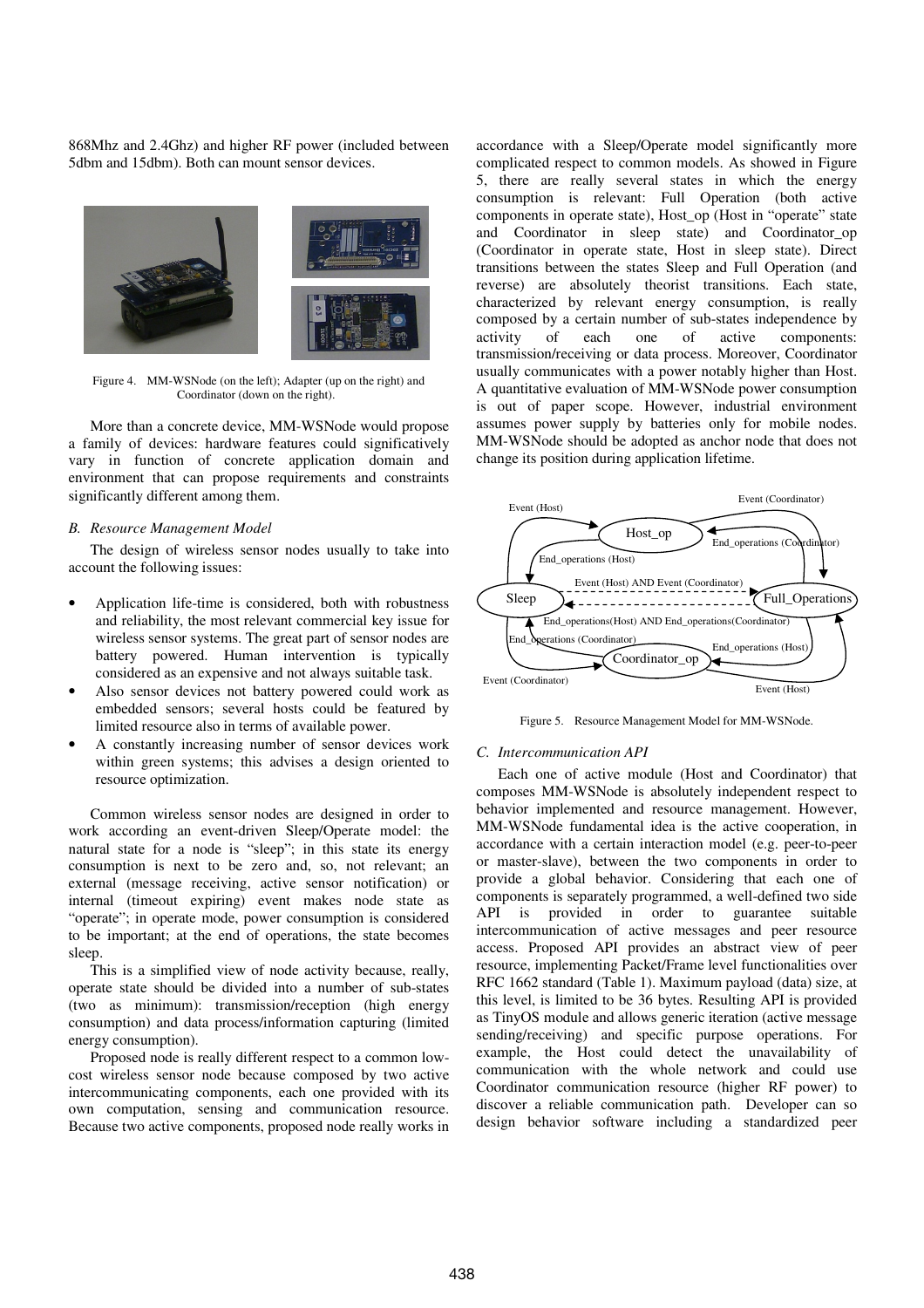resource access capability. The module is designed in accordance with most common software principles: it implements a communication interface and it is provided with a background engine that manages reception events. Moreover, the API extension is really suitable: new complex events can logically generate an added trigger that notifies, through an active message, correspondent tasks and related data or parameters to the peer engine; the engine reacts in function of detected trigger and input data; performed task can be ad-hoc implemented extending the engine.

**TABLE I**  RFC 1662 STANDARD RESUME

| Byte#    | Field                   | <b>Description/Value</b>                                                                                                                                                                                                                                                                                                                                                             |
|----------|-------------------------|--------------------------------------------------------------------------------------------------------------------------------------------------------------------------------------------------------------------------------------------------------------------------------------------------------------------------------------------------------------------------------------|
| $\Omega$ | Synchronization<br>byte | Always 0x7E                                                                                                                                                                                                                                                                                                                                                                          |
|          | Packet type             | There are 5 admitted values (types):<br>P PACKET NO ACK<br>$(0x42)$ :<br>packet with no ACK required<br>P_PACKET_ACK (0x41): packet<br>with ACK required; it includes a<br>prefix byte; receiver has to send a<br>P_ACK response with prefix byte as<br>contents.<br>$P_{ACK}$ (0x40): ACK response that<br>includes prefix byte.<br>P UNKNOWN (0xFF): Unknown or<br>generic packet. |
| $2n-1$   | Payload data            | Data message                                                                                                                                                                                                                                                                                                                                                                         |
| n        | Synchronization<br>byte | Always 0x7E                                                                                                                                                                                                                                                                                                                                                                          |

#### *D. Protocol Stack*

Wireless nodes implements two layers of global protocol stack (Figure 3):

- *Coordination Module*: it is composed by two cooperative sub-modules: the first one, ID-Management, is implemented by active TAGs and has the main role of managing passive TAG detection and identification according one of the multiple supported work modes (periodic, event-driven or on demand); furthermore, detected information is elaborated and sent to MM-WSNodes; the second logic sub-module, RSSI-Management, is implemented by MM-WSNode and provides support for detecting the Radio Signal Strength Indicator (RSSI), organizing and integrating (with local node data) information sent by active TAGs. Coordination module is really limited respect to communication functions: active TAGs just broadcast detected information (mono-hop communication). On the contrary, it includes several functionalities for information detecting and management at different levels of integrated architecture.
- *Local Communication Infrastructure*: this module is implemented by MM-WSNode; it manages application level data and has the main role of assuring reliable communication from nodes to Base Station. Architecture is not constrained to work according a predetermined

topology and, so, a self-deployment mechanism is required. Furthermore, considering that multi-hop communication usually to be required within potentially hostile environments, sensible to unpredictable condition changes, the improving of communication robustness is the real critical issue for WSN performance. In order to supply these QoS requirements, three logic sub-modules are provided: CommunicationCore (lack of protocols that implements a flexible and scalable routing mechanism), DeploymentManager (mechanism that adaptively guarantees correct configuration and refresh of communication paths from each node to Base Station) and ReliabilityModule (set of reinforcement mechanisms, such as information redundancy, able to guarantee reliable communication into hostile environments). Optionally a MonitoringManager for resource monitoring can be integrated.

Multimode communication allows the WSN to provide a multihop, reliable and scalable communication infrastructure among nodes; communication modes differ for RF power and frequency. This adaptive approach enables low power communication as favorite option but, at the same time, provides an alternative option if topology constraints, physical obstacles or interferences make WSN temporally or permanently unable to guarantee reliable communication in hostile environments. An optional functional module enables fault tolerance mechanisms in order to detect and manage software/hardware failures. Because parallel architecture, a relevant number of partial failures can be successfully managed (node is able to correctly guarantee all functionalities implemented by its global behavior).

#### V. AN APPLICATION SCENARIO: INDUSTRIAL ENVIRONMENT

Complex industrial environments imply a great number of specialized people that (frenetic) work in order to realize specific and, in the great part of cases, interdependent tasks.

Objects of different size are used by different people improving the probability of loosing some of them (especially if small in size) causing a productivity decreasing or, some times, safely problems.

The concrete application scenario is an industrial area in which aircrafts are produced (Figure 6); a great number of objects are used during industrial tasks that, even if organized and synchronized, imply the cooperation of workers into different part of main industrial area. A considerable amount of time is typically spent to reorganize the objects inventory and, eventually, searching for no present objects that are very hard to find especially if small in size and dislocated into (large) work areas. A technologic support for this process could represent a significant improvement of industrial tasks efficiency. Furthermore workers employed in critical tasks are provided with biomedical sensors in order to monitor their health status. Also environment is constantly monitored; sensors able to capture temperature, humidity, light and noise are adopted.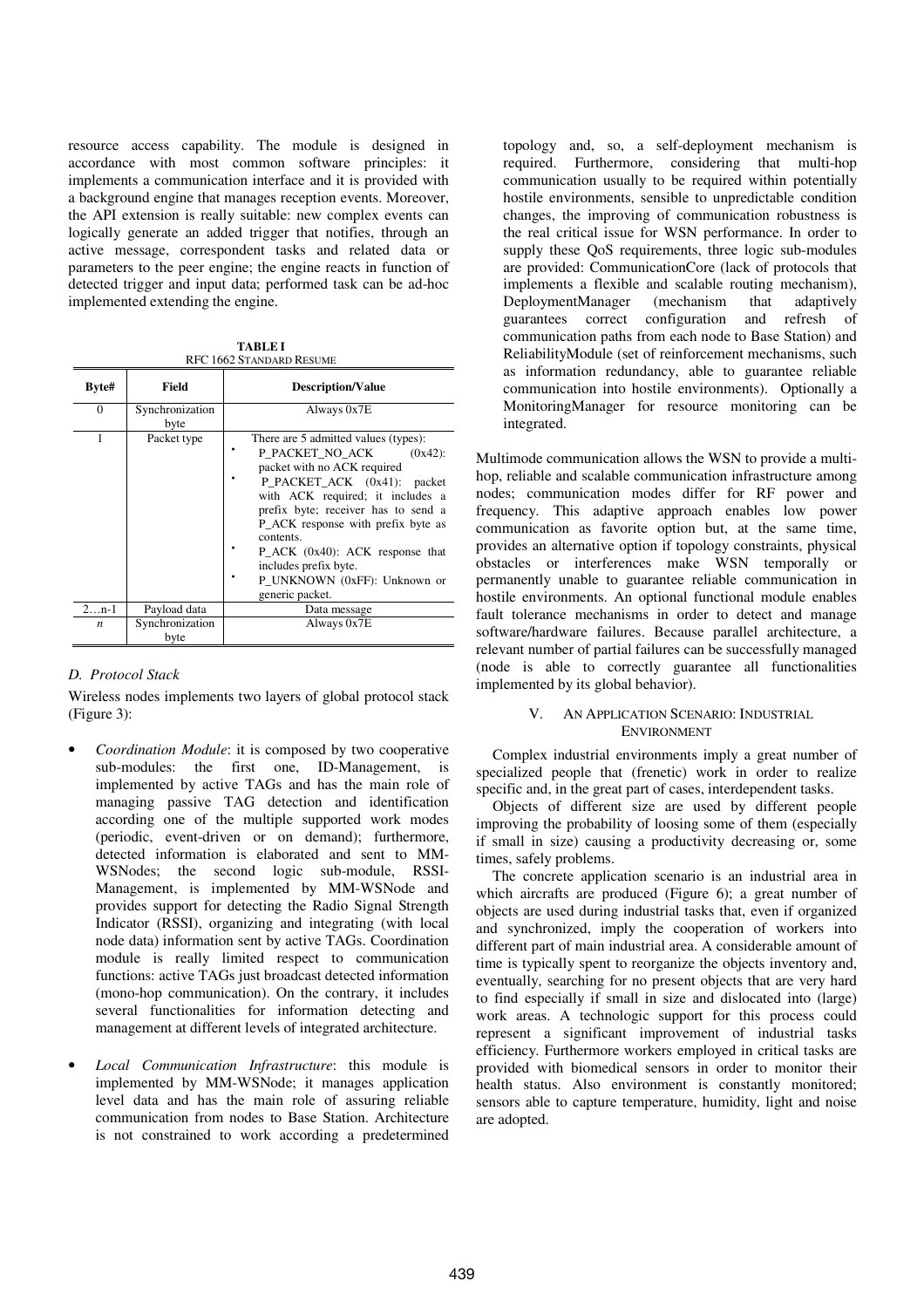

Figure 6. Schematic view of reference industrial area.

Proposed integrated solution provides an industrial area with the ability to identify and localize objects, randomly dislocated into considered area, with a considerable precision; a variable number of human-driven boxcars are dislocated into the area (Figure 6); they usually to spent the great part of the time stopped near work areas (in which aircraft parts are separately produced) and so they are moved really slowly; the first function provided by the framework is the real time localization and tracking of these boxcars that will be considered as active actors; moreover, each boxcar has to be able to detect and identify all pre-marked objects (passive actors) that are into its capture range; each object is preliminarily related to one or more boxcars and so, the boxcar, has automatically to detect the object, determining its identity. These requirements are the logic consequence of the extreme facility of loosing small in size objects during the construction of the different aircraft parts and of the necessity of monitoring the activity of boxcars. Comparing the schema showed in Figure 6 with the picture of Figure 2, MM-WSNode devices are strategically dislocated into the border of the area in order to guarantee correct capture of information needed by localization engine; at the same time they provides a communication infrastructure for any mobile node dislocated into the area as well as a sensor system for detecting environmental conditions. In dependence of required accuracy and concrete environments different approaches can be adopted in order to estimate the active TAG location using detected RSSI (Received Signal Strength Indicator) information samples provided by sensor network. Localization algorithms are really interesting but an exhaustive state of art is out of paper scope. Typically a localization algorithm provides a mathematic elaboration of RSSI detected in prefixed points (called anchor nodes). The performance of a RF localization system depends by device sensibility for RSSI detected, by number and

position of anchor nodes and by localization algorithm, eventually reinforced by mechanisms (as calibration or memory able). The proposal of a concrete localization technique is out of paper scope that is mainly focused on communication infrastructures.



Figure 7. Average RSSI values detected in function of distance for indoor and outdoor environment.

Detected RSSI values depend by hardware sensibility and by environmental parameters; in the ideal case, it should regularly decrease in function of distance; during experimental tests of prototype, average RSSI detected results as next to be ideal (regularly decreasing in function of distance) in outdoor environment, but, as expected, really more irregular within indoor environments (Figure 7); each reported point is the average value of 100 samples; these results are in accordance with results provided by [11]; in indoor environment only relevant distances are really characterized by regular difference [11] implying a lower accuracy of algorithms respect to outdoor environments in which good results can be obtained adopting relatively simple approaches [10]. Accuracy into indoor environment can be sensibly increased by preliminary calibration that can provide a robust reference for environment characterized by not too much variable conditions; memory can limit errors in environment characterized by slow movements of active actors (as in proposed scenario).

#### VI. CONCLUSIONS AND FUTURE WORK

The paper proposes an integrated architecture resulted by the convergence between WSN and RFID. The main architecture component is an advanced multi-mode, low cost wireless node provided with parallel processors that could considerably increase performance, robustness and flexibility of applications at the time of effectively working into real-world in the context of no dense heterogeneous sensor networks. The coexistence and the optimized cooperation and competition between heterogeneous actors allow advanced application working on the same communication infrastructure.

In the next future proposed architecture will be optimized through mayor experimentation and the prototype will be particularized in order to improve the safety and health of workers within industrial environments. Also middleware infrastructure will be improved integrating a machine